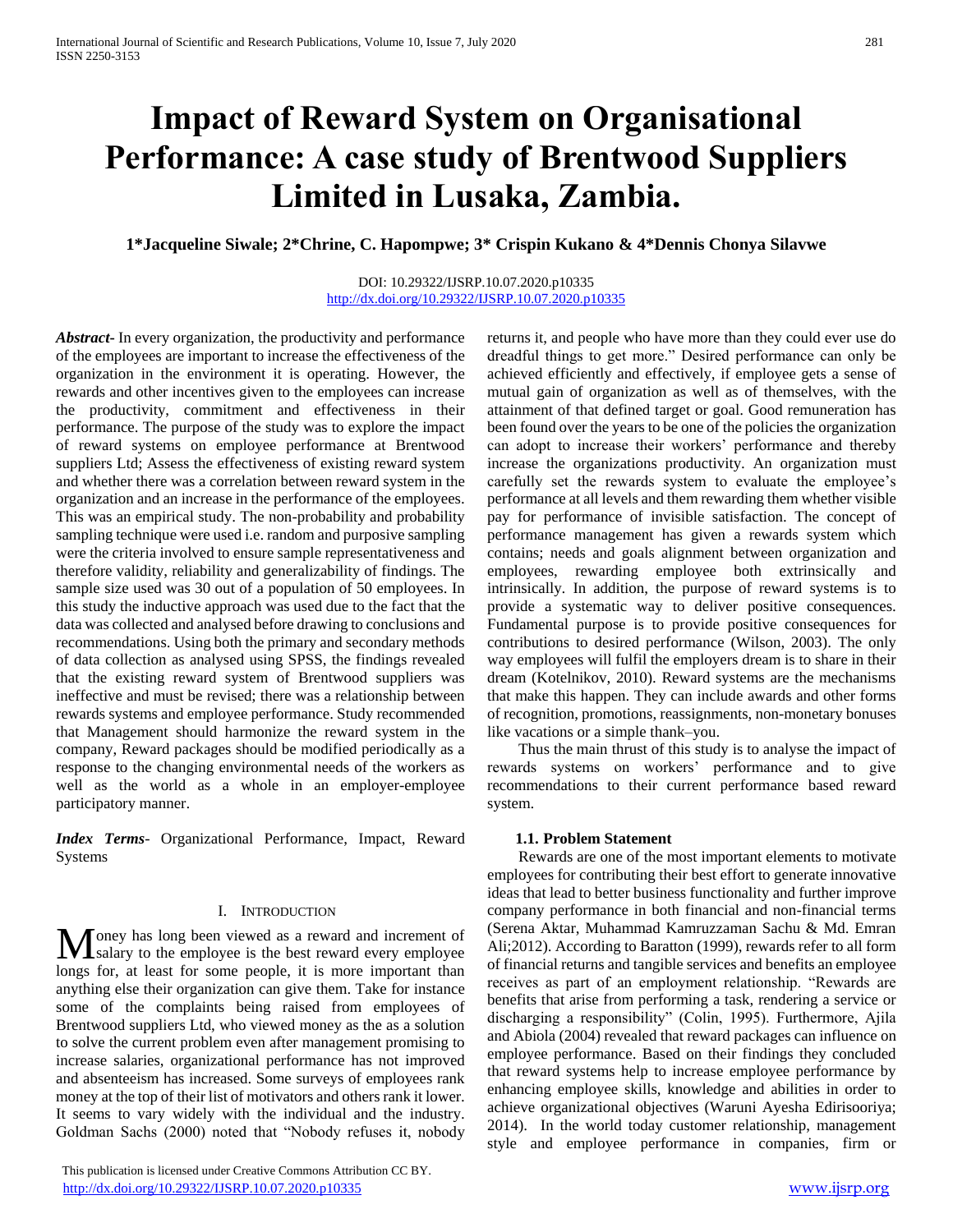organisations is a cardinal issues. According to Dewhurst et al. (2010), there are other means to reward employees that do not just focus on financial compensation. Some of these include the praise that employees are able to acquire from their managers, the opportunity to take on important projects or tasks, and even leadership attention. The latter refers to the treatment of the employees by their managers in such a manner that the employees are also considered to be as leaders as well. Take for instance Brentwood Suppliers Limited which is a Lusaka based company incorporated in the Republic of Zambia and its core business is supplying to private and government entities in construction sector. The company was founded on the premises to provide high quality products and services to both private and public institutions. Its Vision is to provide high quality products and services to its esteemed customers. It has 50 employees and of late the company's sales have gone down and management is speculating a lot of reasons. Some workers claim that the reward system has a problem and it needs to be evaluated, while a few others were more concerned about salary increment and were cited saying 'we just want more money'. Despite Brentwood Suppliers Limited promising salary increment, organizational performance has not improved and absenteeism among employees has increased. Some workers are even threatening to down tools. Thus, it is against this indictment and/or background that this study was of essence and relevance.

# **1.2. Study Objectives**

## **1.2.1. Main Objective**

 To evaluate the impact of reward system on workers' performance at Brentwood Suppliers Limited.

#### **1.2.2 Specific Objectives**

- To assess the effectiveness of existing reward system at Brentwood Suppliers Ltd.
- To find out whether there is a relationship between reward system in the organization and an increase in the performance of the employees.

#### II. LITERATURE REVIEW

#### **1.1. Overview**

 The impact of rewards on employees' performance is well known phenomenon in the available literature of human resources. A large number of studies have verified that proper reward systems is a powerful tool to enhance employee behaviours leading to performance improvement.

 According to Searle (1990), rewards can be categorized into two broad areas, namely; extrinsic rewards and intrinsic rewards (Waruni Ayesha Edirisooriya; 2014). Rewards and compensation systems motivate employees to give their maximum efforts towards assigned work. Schaufeli *et al.* (2002) stress on the importance of rewards in order to combat burnout, which is typically experienced by most employees on the job. Individuals who experience burnout in their work, typically do not feel fulfilled. They also tend to have stress. Vroom (2000) supported the assumption that workers tend to perform more effectively if their wages are related to performance which is not based on personal bias or prejudice, but on objective evaluation of an

 This publication is licensed under Creative Commons Attribution CC BY. <http://dx.doi.org/10.29322/IJSRP.10.07.2020.p10335> [www.ijsrp.org](http://ijsrp.org/)

employee's merit. Though several techniques of measuring job performance have been developed, in general the specific technique chosen varies with the type of work. All these issues call for research efforts so as to bring to focus how an appropriate reward package can jeer up or influence workers to develop positive attitude towards their job and thereby increase their productivity. Possibly the best means of understanding workers' motivation is to consider the social meaning of work. In this respect, short-term goals and long-term goals of employees and employers may affect production variously. Accordingly, giving attention to the manner in which rewards given to workers are perceived, is preferable to assuming that reward means the same thing to all negative outlooks, and they also approach the tasks at hand with less vigour and dedication.

#### **1.1. Theoretical Review of Literature**

 Reward systems are one of the basic components of a performance management system and a reward system is a broad term and it encompasses all organizational components linked to rewards including people, processes, rules, regulations, procedures and decision making processes that are involved in allocating the benefits and compensation among employees in return for the contribution that have made to the organization in terms of the work achieved (Griffin and Moorhead, 2009)

 Many studies in creativity literature have shown that a company's reward system plays a critical role in motivating employees to perform creatively. In an effort to stimulate employees' creativity, many managers have used extrinsic rewards (e.g. monetary incentives and recognition) to motivate their employees (Rashmi et al., 2017). While empirical research has also shown that extrinsic rewards help enhance individuals' creative performance, the literature is still divided when it comes to its effects on individuals' creativity. Azasu in his "**Principalagency**" theory suggested that most people are opportunist and are always motivated through monetary rewards while the socioeconomic theorists argue that people are neither inclined towards monetary rewards nor do they have a homogeneous approach but might be fascinated by the cocktail of monetary and non-monetary rewards that have the potential to enhance their motivation and commitment. (Tahira Nazir, Syed Fida Hussain Shah and Khalid Zaman; 2012). Serena Aktar1, Muhammad Kamruzzaman Sachu, Md. Emran Ali (2012) in their study revealed that the effectiveness of skilled employees is likely to be limited if they are not motivated to perform. One of the means that organizations can use to enhance employee motivation and performance is to provide performance- related compensation (Delaney and Huselid, 1996). A reward and compensation system is based on the expectancy theory which suggests that employees are more likely to be motivated to perform when they perceive that there is a strong link between their performance and the reward they receive (Fey and Bjorkman, 2001; Guest, 2002; Mendonca, 2002). In other words, the compensation system (e.g. profit sharing) contributes to performance by linking the interest of employees to those of the team and the organization thereby enhancing effort and performance (Kalleberg and Moody, 1994; Huselid, 1995; Kling, 1995).

 Furthermore, Expectancy theory (Vroom, 1964) focuses on the link between rewards and behaviours (instrumentality perceptions), although it emphasizes expected (rather than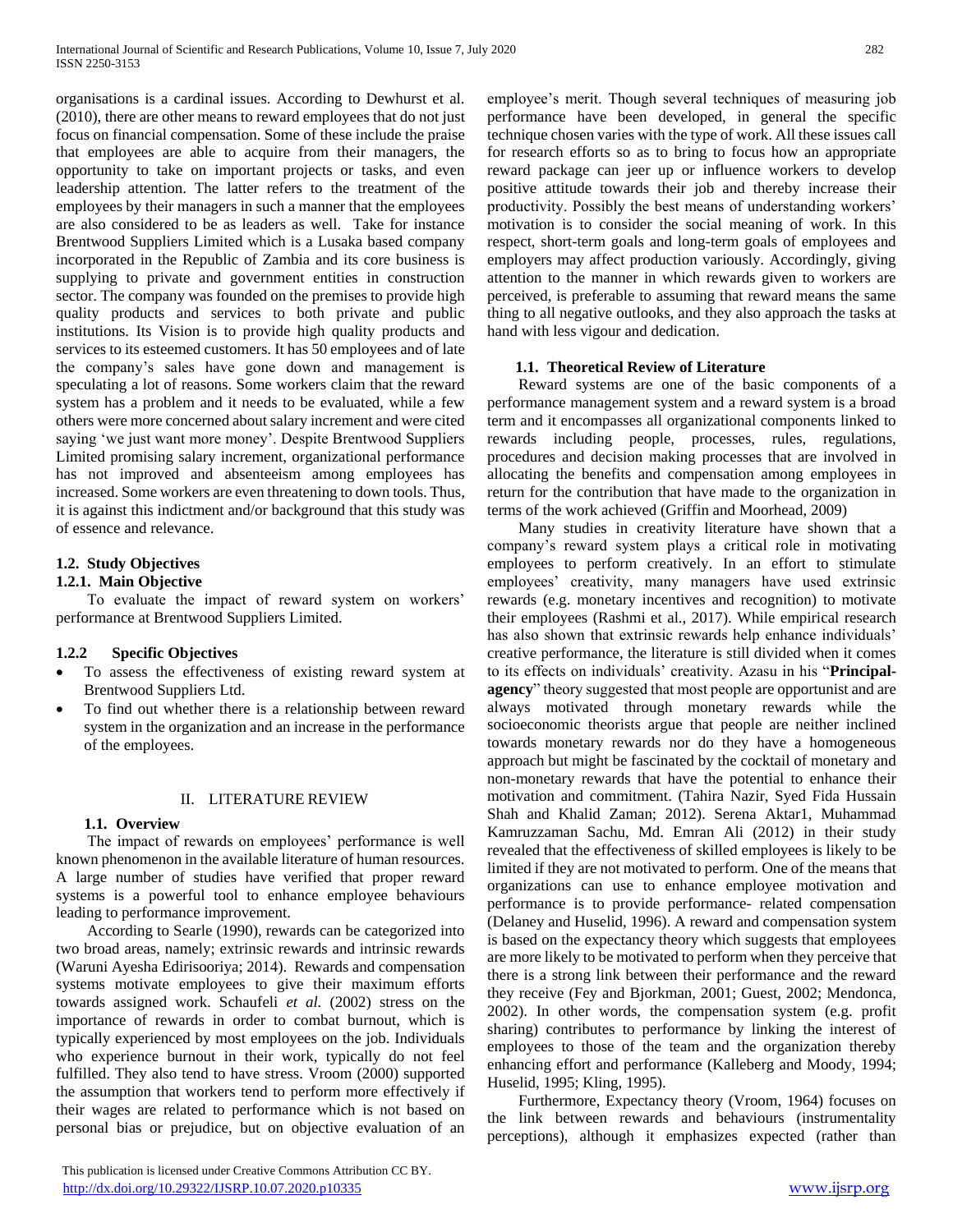experienced) rewards (i.e., incentives). Vroom suggested that individuals will choose behaviours they believe will result in the achievement of specific outcomes they value. In deciding how much effort to put into work behaviour, individual are likely to consider three things; valence, instrumentality and expectancy (W. L. Njanja, R. N. Maina , L. K. Kibet & Kageni Njagi:2013)

 Ajila and Abiola (2004) revealed that reward package can influence on employee performance. Based on their findings they concluded that reward system helps to increase employee performance by enhancing employee skills, knowledge and abilities in order to achieve organizational objectives. According to the Allen and Kilmann (2001), reward practices play a vital role in improving employee performance and to achieve organizational goals. As mentioned earlier, many researchers have identified that employee rewards directly attach to employee performance. According to the available literature (Eisenberger, 2011: Heng, 2012), they identify, if organization fails to reward employees, it will directly affect or decrease employee performance and an efficient reward system can be a good motivator but an inefficient reward system can lead to demotivation of employees in terms of low productivity, internal conflicts, absenteeism, high turnover, lack of commitment and loyalty, lateness and felling grievances. Therefore, organizations need to develop strategic reward systems for employees in order to retain competent employees which result into sustainable competitive advantage of an organization (Edirisooriyaa, 2014).

 Samuel Azasu (2009) also conducted a study and revealed in his investigation that there was a relationship between increases in sales and efficient reward system. Similarly, Ryan and Deci (2005) conducted a study to determine the impact of reward on motivation of employees and found that there was a direct relationship between the level of rewards and intrinsic motivation, the higher the reward, the more will be the extrinsic motivation. Another study was also conducted that endeavoured to inspect the relationship between rewards and employee motivation and revealed that there is a statistically significant impact of payment, promotion, recognition, benefits on employee motivation (Khan, Farooq and Imran Ullah, 2010). Roberts (2005) also supports this and his findings reveal that the better the reward and recognition systems the higher the levels of motivation and satisfaction among employees and therefore higher levels of performance and productivity. These facts revealed by various comparative studies emphasize the importance of determining the relationship between reward systems and employee motivation and motivation affects the productivity of the employees and therefore has serious implications for the company.

 Johnson *et al* (2010) established the effects of presenting organisational information through implicit and explicit rules on sales-related target behaviours in a retail setting. Results indicated that when organisational information was presented in a specific form, productivity was increased and maintained longer than when presented in other forms. The effectiveness of skilled employees is likely to be limited if they are not motivated to perform. One of the means that organizations can use to enhance employee motivation and performance is to provide performance- related compensation (Delaney and Huselid, 1996).

#### **1.1. Conceptual Framework**

 A reward and compensation system is based on the expectancy theory, which suggests that employees are more likely to be motivated to perform when they perceive that there is a strong link between their performance and the reward they receive (Fey and Bjorkman, 2001; Guest, 2002; Mendonca, 2002). In other words, the compensation system (e.g. profit sharing) contributes to performance by linking the interest of employees to those of the team and the organization, thereby enhancing effort and performance (kalleberg and Moody, 1994; Huselid, 1995; Kling, 1995). This study is guided by the following conceptual model of rewards systems and employees' performance as depicted in Figure 1 below:

#### **Reward Systems:**

 These are intrinsic and extrinsic rewards as independent variables while **employees' performance** involves employees' output as dependent variable. In dependent variable, employee performance encompasses dimensions such as effectiveness, efficiency, productivity, job quality and job accomplishment, dedication and commitment.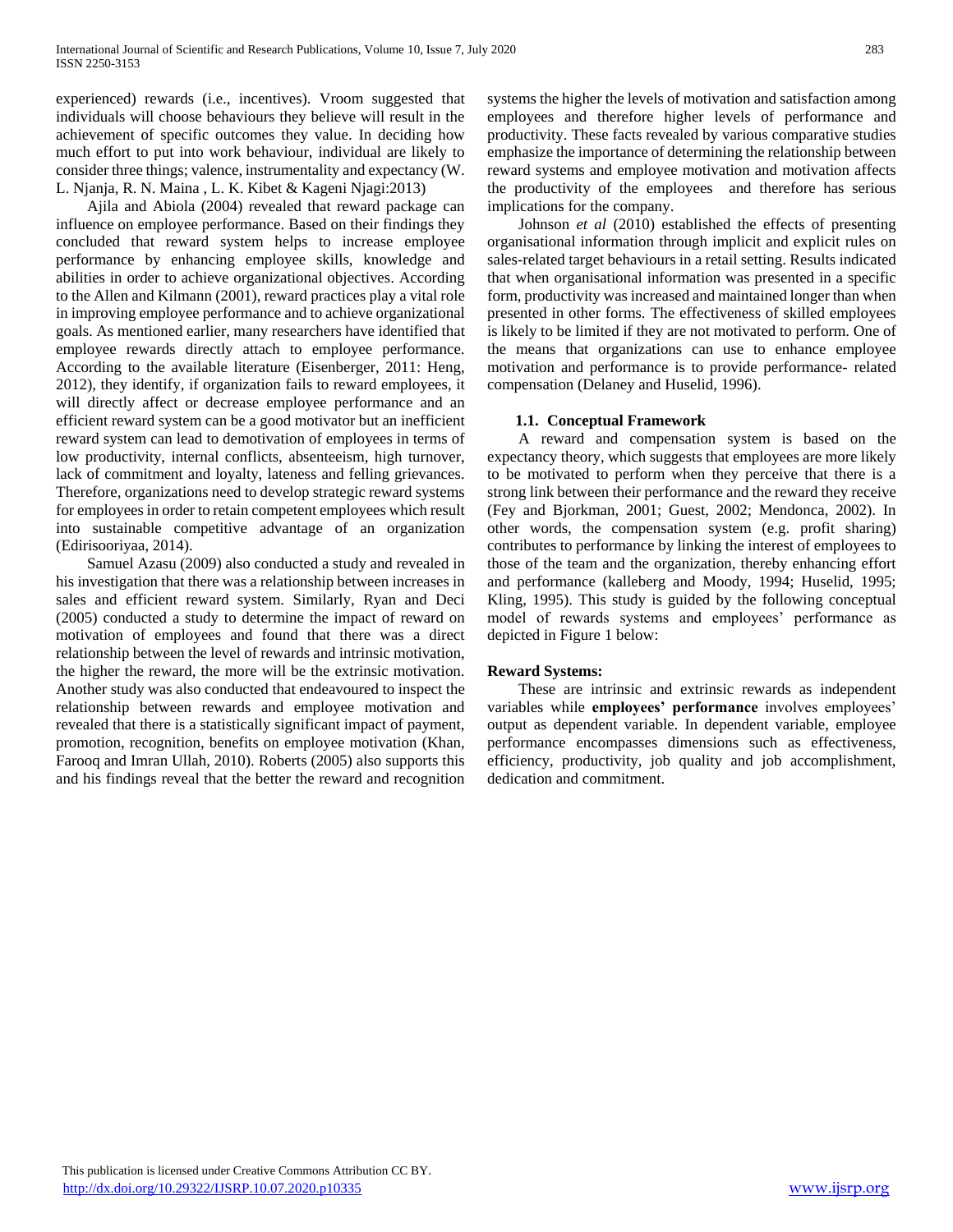# **Independent Variables**



**Figure 1:** Conceptual Framework **Source**: Author's Construction (2020)

#### III. METHODOLOGY

 The current chapter presents the methodology that has been used in the study. The justification for the use of the research approach is explained. This research was based on empirical study rather than on reflection on theories and concepts. The nonprobability and probability sampling technique was used in particular purposive and random sampling. The sample size used was 30 out of a population of 50 employees. In this study the inductive approach was used due to the fact that the data was collected and analysed before drawing to conclusion and recommendations. Alternatives theories were used to refer to and suggested to explain certain events. However, the deductive approach was used also to provide relevance and practical applications.

 Data collection which were used in the research included secondary and primary data. Primary data gathering was conducted through the use of a questionnaire. To be able to build a comprehensive background of the study, the researcher gathered material from books, journals, and online references. Data was analysed using tables and figures that were gathered from the information through questionnaires collected from the study. The Statistical Package for Social Sciences (SPSS) was employed to analyse the data obtained from questionnaires. However, the study encountered one limitation i.e. the interview which was scheduled to take place with the Manager of Brentwood Suppliers did not take place. The Manager was attending seminars at that time. This was a limitation in that the data collected may not be a true reflection of what is happening on the ground; as such false

generalizations may be made from untrue data collected from the sample.

#### IV. ANALYSIS AND DISCUSSION OF FINDINGS

 From the data collected, out of the 30 respondents 73.3 % were males and 26.6% were females. The data suggests that there was a difference between the number of males and females used for this research. It was realized from the study that there were many men who have been employed to work at Brentwood Private Limited Company. This further indicates that, majority of the employees were of the ages ranging from 26-35 (53.3%) years whilst 10 (33.3%) out of the 30 respondents used for the research were ranging between the ages of 36-40 years. It also depicts the fact that 4 (13.3%) of the employees were between the ages of 40- 45 years. However, it was also found from the studies that majority of the respondents were young ranging between the ages of 26-35 years. Generally, human needs and wants changes as one grows older. This is also in line with a study that was conducted by (Nosheen Khan, Hafiz Waqas, & Rizwan Muneer, 2017) which showed similar characteristics of composition of human needs. This affects the kind of reward packages that organizations must design. This can be attested by Gouldner (1960), who conducted a study and cited Maslow's Hierarchy of needs and raised questions such as 'why people or employees behave in certain ways have always been a mystery to us'. Maslow's motivation theory states that man's behaviour is controlled by both internal and external factors**.** He also emphasizes that humans have the unique ability to make choices and exercise free-will. His studies led him to believe that people have certain needs which are unchanging and genetic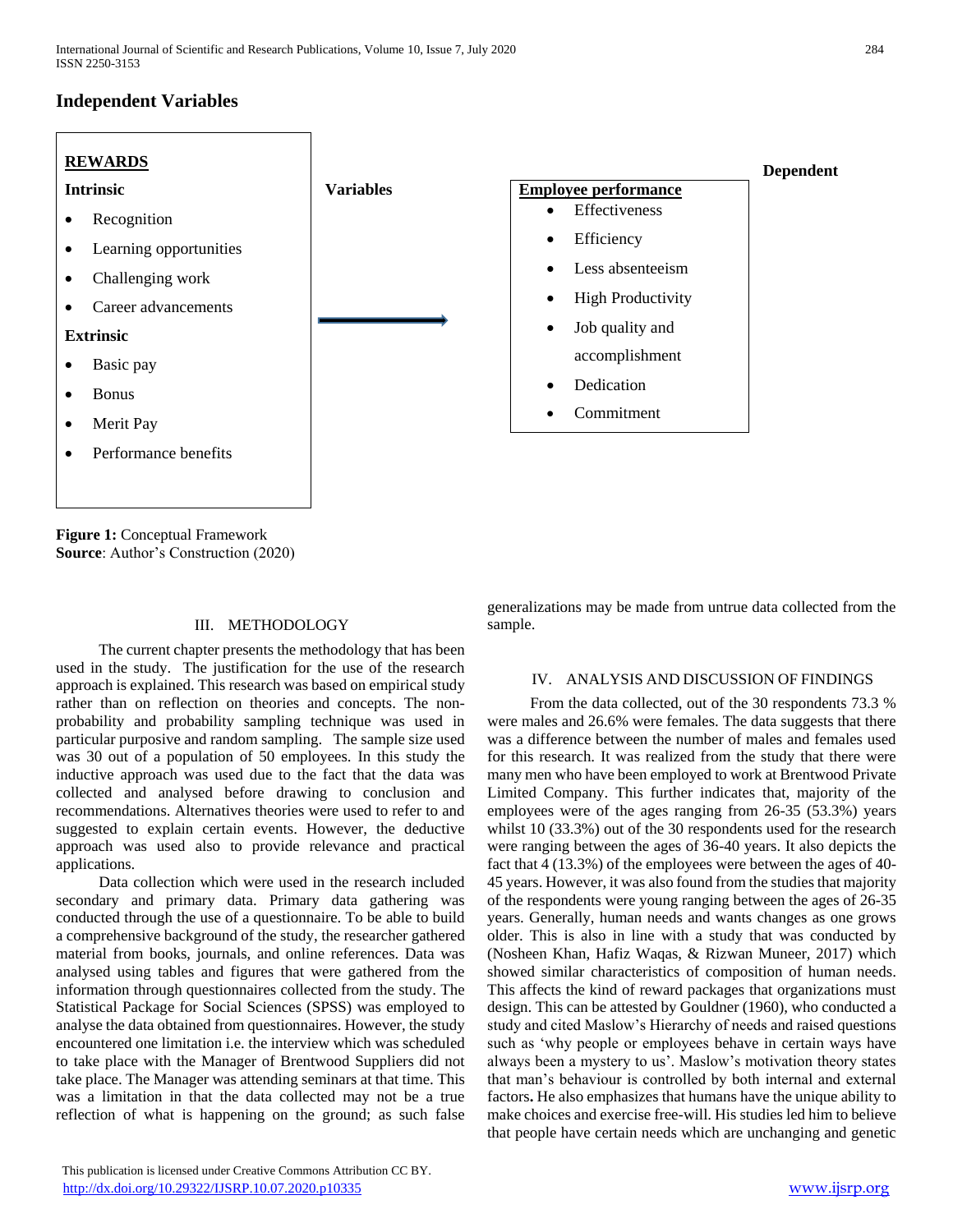in origin. What may be considered as a good reward package for a young employee may be seen as otherwise by staff with children in school or nearing retirement. The majority of these employees had worked for the company between the periods of 2years-5years. In an attempt to find out what are the components of the Reward Packages in the Organization, 74% responded that is was only basic salary, 3% fuel and overtime allowance, 2% commission, 3% car maintenance and 10% achievement benefits. This leads to the question as to whether the employees were happy with the current reward packages, 93% of these employees were not happy as indicated below.

**Table 4.1**: Are you happy with the Current Reward Package?

| Reward package                         | <b>COUNT</b> | <b>PERCENT</b> |
|----------------------------------------|--------------|----------------|
| Yes                                    |              |                |
| NO                                     |              |                |
| Total                                  |              |                |
| $C_{\text{source}}$ . E.11 J.c. (2020) |              |                |

*Source*: Field data (2020)

**Table 4.2:** Is there a relationship between the reward system of the company and your performance?

| Relationship between   COUNT |    | <b>PERCENT</b> |
|------------------------------|----|----------------|
| rewards systems              |    |                |
| Yes                          |    | 73.3           |
| No                           |    | 26.6           |
| Total                        | 30 | 100            |

*Source*: Field data (2020)

 This clearly indicated that there existed a relationship between the reward system of the company and employees' performance as shown (22) 73.3%. This is similar to Kikoito (2014) who examined the impact of reward systems on organisational performance in commercial banks in Mwanza city, Tanzania and concluded that there a significant impact on reward systems and performance of the banks. In order to establish the bases for rewarding employees (20) 57% of the employees agreed that the bases for rewarding them by the company are mainly profits while (9) 33% said productivity of the company and (1) 10% said it's dependent upon the number of customers you bring to the company.

 To further understand how highly employees, place rewards as a basis to giving off they best, the table below indicates that 20 (67%) of the employees responded very highly were as (8) 23% are motivated highly and 2 (10%) are average. This information clearly indicated that employees in an organization perform to their level best with very high reward systems. This gives management the challenge to identify what else will catapult these kinds of employees to give off their best. It also highlights the fact that human beings as it were have different expectations and demands and it is imperative on the employer to know their employees to get the best out of them.

#### **Tables 4.3: How highly do you Place rewards as a basis for giving off your best?**

|             | <b>COUNT</b> | <b>PERCENT</b> |
|-------------|--------------|----------------|
| Very Highly | ٦í           | 6 <sup>7</sup> |
| Highly      |              | 30             |

 This publication is licensed under Creative Commons Attribution CC BY. <http://dx.doi.org/10.29322/IJSRP.10.07.2020.p10335> [www.ijsrp.org](http://ijsrp.org/)

| Average      |  |
|--------------|--|
| Low          |  |
| Very Low     |  |
| <b>TOTAL</b> |  |

Source: Field data (2020)

To find out what employees would rather wish they had as part of their total reward package, (4)13% of the employees wished they had more money as part of your total reward package; another (4) 13% wished they had transport allowance where as (11) 37% of the employees wished they had both medical and housing allowances. This clearly indicates that the employees would do their best to ensure that the company achieves its intended objectives if such fringe benefits were made available.

 To illustrate as to whether employees would increase performance if rewarded or receive a higher reward to enable them perform better, the following results from the findings were garnered; (23) 77% of the employees would do better if they were paid or rewarded better, (5) 17% would not while (3) 6% were not sure. And to find out whether employees have an input in their reward system, (25) 83% of the employees responded by saying that they do not make an input the reward system. This clearly shows that most of the decisions are made by management. According to Lawler (2003), a truly motivational reward system must be designed with a few parameters in mind. It must motivate employees to perform through valued and truly sufficient rewards, provide them with However, Wilson (1994) argues that a reward system needs to have a positive impact on behaviour a clear line of sight, give them the power to influence their performance, and deliver on its promise. (Marlisa Abdul Rahim & Wan Norhayate Wan Daud; 2012). The performance of an organisation is highly dependent on the employees' level of motivation (Rashmi Ranjan & Dr. Umesh Mishra; 2017). This perhaps could be some of the reason the company is facing challenges. In this study in order to understand how highly rewards motivate employees to give off your best, (20) 67% of the employees are very highly motivated by the rewards the company offers were as (7) 23% are motivated highly and (3) 10% are average. This information clearly indicated that employees in an organization perform their level best with very high reward systems*.* Marlisa Abdul Rahim & Wan Norhayate Wan Daud (2012) states that, sometimes management pays more attention to extrinsic rewards but intrinsic rewards are equally important in employee motivation. Intangible or psychological rewards like appreciation and recognition plays a vital role in motivating employee and increasing his or her performance. From the study by Badrinarayan and Tilekar (2011), it found that job security, career advancement opportunity has a very positive impact on motivation. There was a positive relationship between rewards, recognition and motivation (Roberts, 2005). However, Andrew (2004) concludes that commitment of employees is based on rewards and recognition*.*  This brings back to Brentwood Suppliers Ltd where management observed lack of commitment among their employees

#### V. CONCLUSION AND RECOMMENDATIONS

 Human resources are the most important assets among all the resources an organization owns. To retain efficient, qualified, dedicated, committed and experienced workforce in an